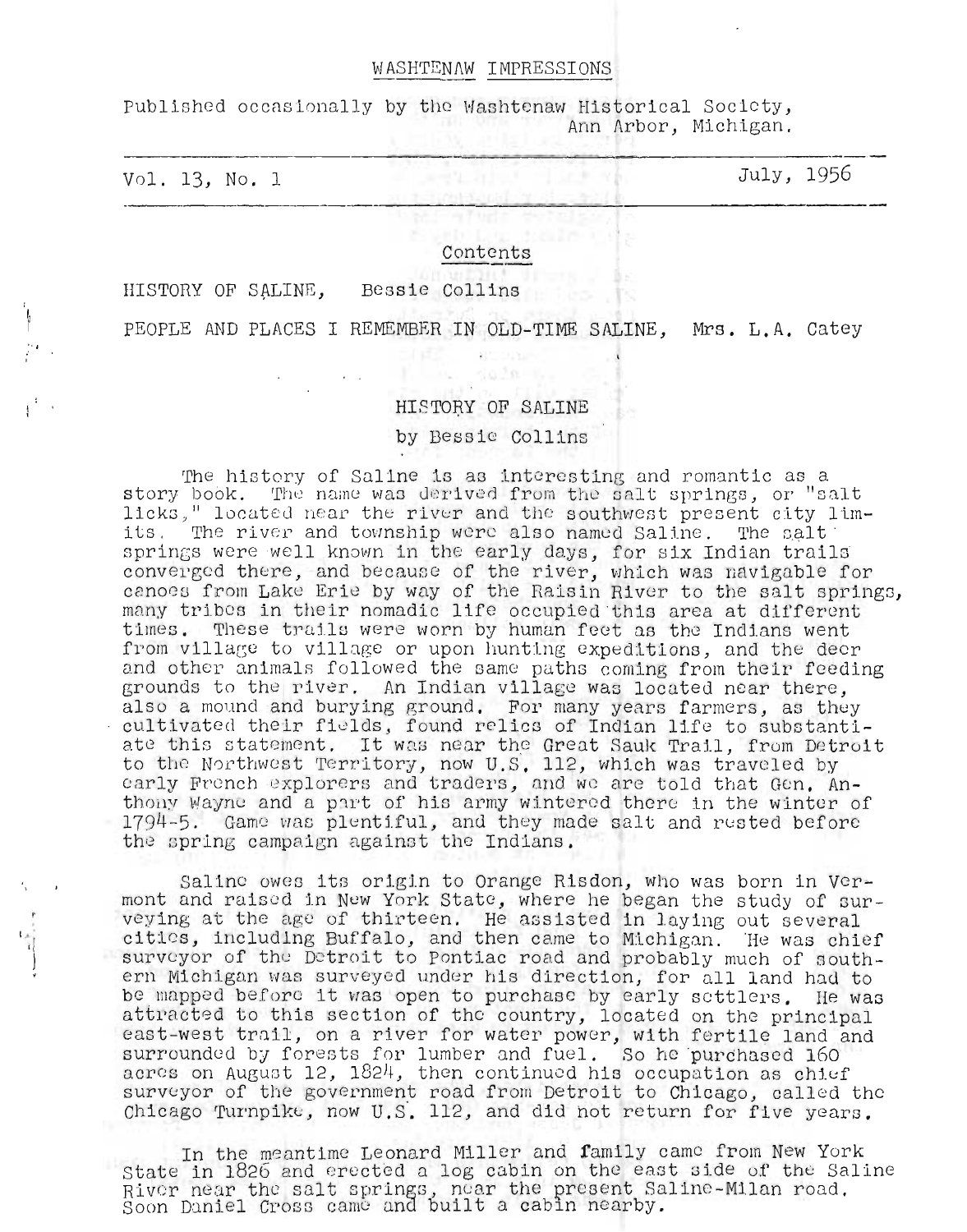In 1826 the brothers, Orrin and Chester Parsons, came and took up land farther down the river and on the west side, and each built a log cabin, the property in later years known as the Depuy farm. An interesting letter written by Mrs. Chester Parsons to relatives in the East tells about their trip from New York State and how, after selecting a home site, her husband and his brother Orrin started on foot for Monroe to register their land before someone else claimed it, traveling by night and day to do so.

Their arrival had a great influence, for they erected the first saw mill in 1827, and also cut a road to Monroe, for all provisiono had to come from there or Detroit. In 1829 Orrin Parsons built the first frame house a short distance north for his daughter Melissa, who married A. D. Sumners. This house is still standing and occupied by Mrs. Rudy Schmaier and family. In 1836 Orrin Parand occupicd by mrs. Rudy Schmaier and family. In 1050 Orrin Pa<br>sons built the first grist mill on the river, which was operated sons built the larst grast mill on the river, which was operated<br>later by his sons Horace and Roswell. His son Orrin had a large lumber business. All of the bricks used in the early buildings in Saline were also made on the Parsons farm.

Chester Parsons had moved in  $1834$ , taking up land west on The Turnpike, and kept a public house opposite the present Polar Bear Inn. The Benton Post Office was located in his house and he was postmaster, and it was the terminal of the Saline-Ypsilanti stage coach route. In 1847 he built a saw mill, the first to use steam, and after that mill burned, he built another. His daughter Melissa married Charles Fellows, and their daughter Rebecca later married the stage coach driver, Edwin Wallace. This inn was later used as a home for many years but was torn down in 1954 to make way for a modern house.

Orange Risdon returned to Saline in 1829 and built a frame house on the hill overlooking the road he had surveyed and also the river. The first post office was in his home and he was postmaster for ten years; also the first store, for Silas Finch came from New York State to open a store, and no other place being available, Mr. Risdon rented him his parlor. Mr. Risdon was also justice of the peace, and in his home the first town meeting was held the first Monday of April, 1830. He performed the first marriage ceremony in the new settlement, which took place at Benton, Mrs. Risdon accompanying him on horseback, riding postillion.

The village of Saline was platted in September,  $1832$ , on part of his land, and he gave land for building of churches and the first cemetery. Mr. Risdon lived there until his death in 1876 and the home remained in the family of his daughter, Harriette Mead, until 1924, when the remaining land was purchased by Saline for a park and an addition to the cemetery, and the house was purchased in 1948 by Erwin Schmid, moved to West Henry Street, and made into three apartments.

After homes were established, the sturdy pioneer's first con-<br>sideration was a place to worship God. Ten Baptists met December sideration was a place to worship dod. Ten Baptists met becember<br>30, 1830, at the home of Jesse and Lucy Stevens to consider forming a church, and on February 9, 1831, brethren from the Ypsilanti and Plymouth churches came to fellowship them as the First Baptist Church in Saline. They worshiped in homes, then a school house, until 1837 when their church was built on l and given by **Mr.** Risdon. TWo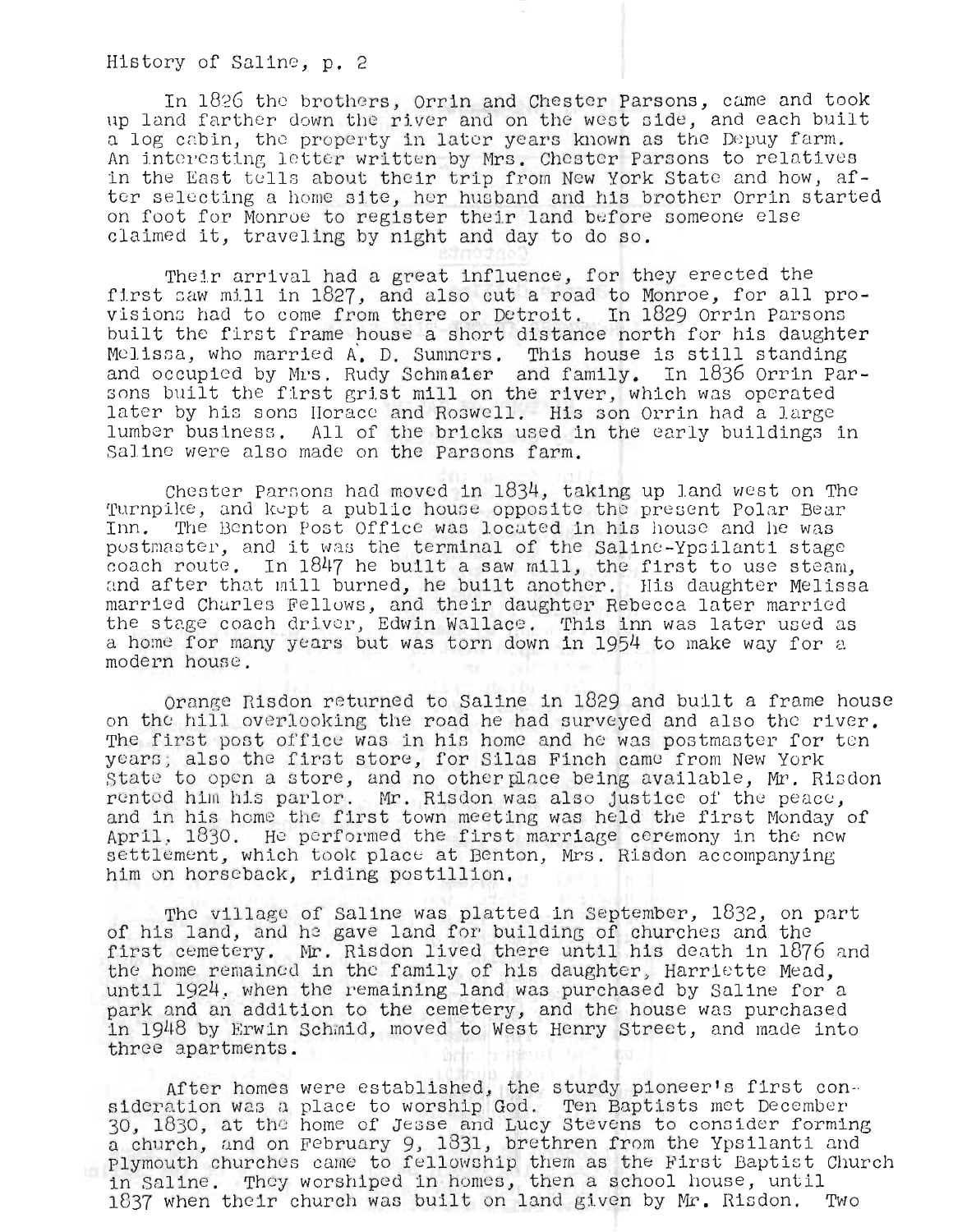years later a parsonage was built just south of the church. A new and more modern structure was dedicated February 5, 1905, and after union withthe Presbyterians in the Federated Church June 5, 1919, this church was sold and remodeled as a residence. Eventually it be came *the* Saline Genural Hospital in 1933 and since last summer has been the Saline Convalescent Hospital. The parsonage was sold for a home, then purchased in 1937 by the late Henry Ford, who be-<br>came interested in it because it was the birthplace of his friend, George Matthew Adams, whose father was Baptist minister from 1876deorge mattnew Adams, whose father was Baptist minister from 1876-<br>1879. It was a perfect example of the early American home and was 1879. It was a perfect example of the early American home and wa<br>razed and re-erected in Greenfield Village, where it is known as the Adams House.

The Presbyterian Church was organized May 21,  $1831$ , by twelve members of the Newark, New York church before starting for their nemeers of the Womann, New form charch before starting for their iew nomes in michigan. They immediately reorganized upon arriving<br>In Saline July 18th, and built a church in 1842, similar in architecture to the Baptist church. It was replaced in 1898 by the present brick structure. Both the Baptist and Presbyterian churches have just celebrated their 125th anniversaries.

The Methodist Church was organized February 12, 1833, by Rev. Davidson and one member, Mrs. Ansyl Ford, and an interested congre-<br>gation who soon became members. Mr. Risdon gave land and they built a small church where the Herman Heininger house now stands on South Lewis Street. Three years later it was struck by lightning during service and two mon killed and the building burned. A now and larger edifice similar to the other churches was then crected on land given by Mr. Risdon on the corner across from the Baptist Church. It was replaced in 1899 by the present brick church.

The first settlers had come from New York State, but in the sixties many families from Germany settled on farms around Saline,<br>so in 1865 a Lutheran Church was organized. They held services in the Baptist Church until their church was built in 1872, the present Trinity Lutheran Church. Part of the members of that church organized the St. Paul's Evangelical and Reformed Church and dedicated their building in 1908. The first Church of Christ Scientist disbanded in 1932 after conducting services and a reading room for thirty-four years in Saline. Since the number of Catholic families in the area has increased in recent years, they built a modern church, st. Andrew's, dedicating it September 13, 1953.

Small district schools had been built, the first erected west on the Turnpike in 1831. The first school in the village was a oneroom building erected for \$500 on the site of the first Methodist Church, and when a larger building became necessary a two story brick school was erected in 1852 on the corner across the street. prick school was erected in 1952 on the corner across the street.<br>The graded system was adopted in 1865. Then a three story brick rhe graded system was adopted in 1889. Then a three story brick<br>school house (which many will remember) was completed in 1868.<br>After four generations had attended this school, it was replaced After four generations had attended this school, it was replaced<br>with a larger and more modern building which was dedicated December 5, 1930. Again this schoolhouse became inadequate to meet the increasing requirements of education, so it was remodeled for a junior and senior high school and a new twenty-room elementary school was built ready for school in the fall of 1955.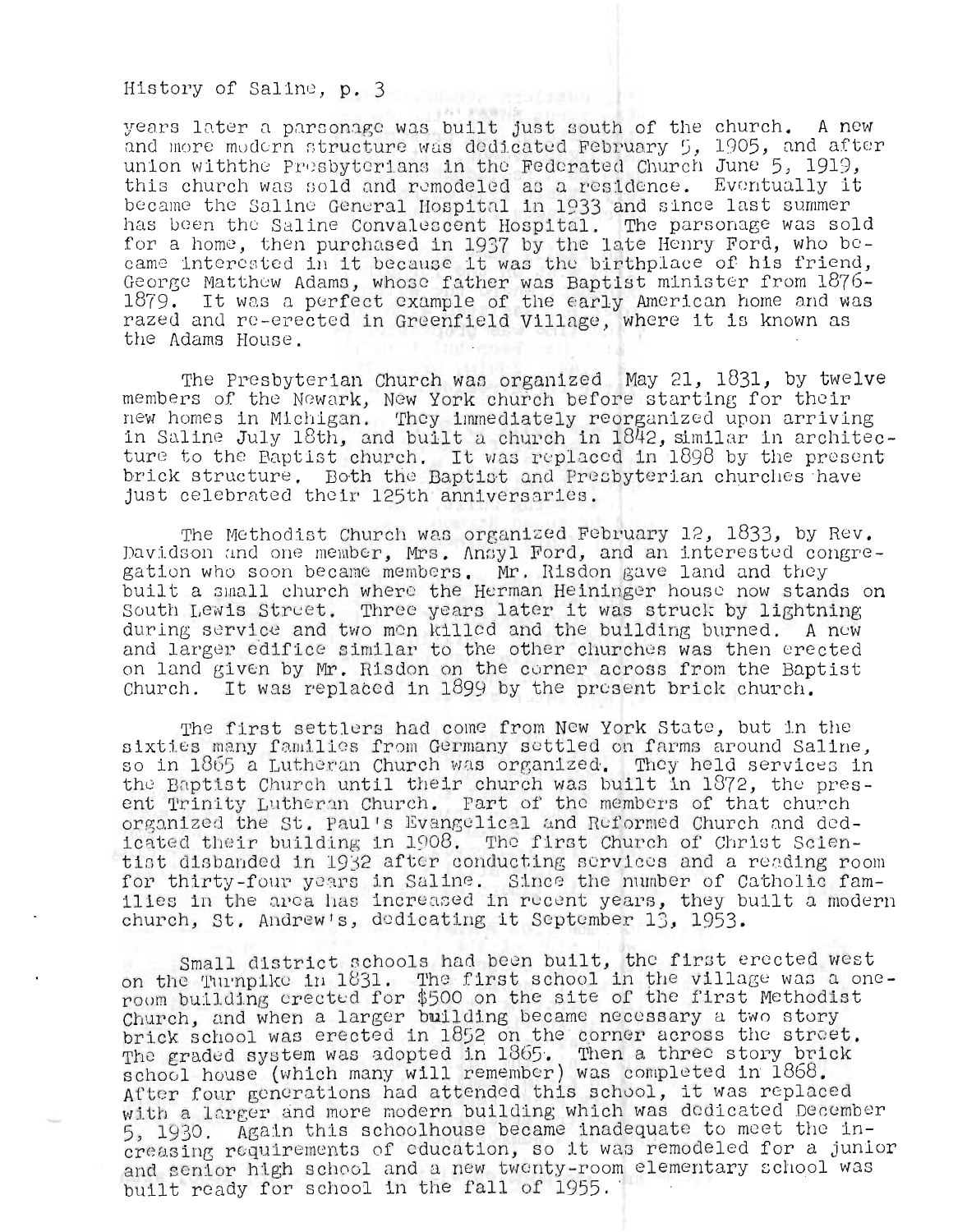Although the early settlers accommodated travelers when nightfall overtook them, the first hotel, the American House, was built in 1833, located on the site of the present bowling alley and adjan 1833, located on the site of the present bowling alley and adja.<br>ent stores on East Michigan Avenue. It continued in business unent stores on East Michigan Avenue. It continued in business<br>:il 1879, then was used as a residence before being torn down. iil 1879, then was used as a residence before being torn down.<br>Back of it was a livery stable from which hacks met the trains and Back of it was a livery stable from which hacks met the trains and<br>horses and buggies or carriages for rental were stabled.

Daniel Wallace and family came from New York State in 1831 and took up land three miles west on the Turnpike, and three years later built a hotel, the Exchange, where the Weidman Tractor Sales now stands. The son, Daniel D., assisted with the hotel, also operated a lumber yard and at one time was proprietor of the York Mills, a mile south of town, which had been built in  $1836$  by Mose Rider. The son of Daniel D. Wallace, Edwin, drove the stage coach. This hotel was also used later for a residence before being torn down.

The present hotel was built by D. S. Haywood for his home, but<br>ize and location seemed better for a hotel, so it was operated for ize and focation seemed better for a hotel, so it was operated for.<br>I time as "the Goodrich House" by A. H. Goodrich. Also Mr. and Mrs. l time as "the Goodrich House" by A. H. Goodrich. Also Mr. and M<br>I. H. Davenport occupied it while their mansion, now occupied by W. H. Davenport occupied it while their mansion, now occupied by Mr. and Mrs. Curtiss, was being built. After changing hands several times, it was owned by Anson Harmon longer than anyone else before it was purchased by Henry Leutheuser, now Mayor of Saline.

Silas Finch built the first store in the village in 1832 and Silas Finch built the first store in the village in 1832 and<br>10 oved his goods from the Risdon home. It was a two story building,<br>20 wned for many years by John McKinnon for a tailor shop, then occuwned for many years by John McKinnon for a tailor shop, then occu-<br>ied by other stores, including a millinery shop, until it was razpied by other stores, including a millinery shop, until it was raz-<br>ed for the erection of the Saline Savings Bank, which was completed May 1, 1917. Another store on the opposite corner, was that of William H. Davenport, who later started the first bank in Saline.

In  $1865$  a company of representative men of the village was formed to manufacture salt. A derrick was erected on the farm known later as the Ruckman place and three attempts made, then drilling stopped and it was thought that a rival company had bribed *<sup>t</sup> he* contra ctor . In 1943 when the nds n, Harry Finell, was workhe contractor. In 1943 when the grandson, Harry Finch, was work-<br>ng in the field, he felt the earth begin to give way and he jumped from the tractor. The earth had caved in over old boards covering the casing of wells, with pipes still visible, proof that drilling hadtaken place there as old timers had claimed.

Schuyler Haywood came from Barnegat, New Jersey, in 1845 and built a mill on the west side of the river on the Turnpike. Soon nuilt a mill on the west side of the river on the Turnpike. Soon<br>u saw mill, blacksmith shop, cooper shop, stores and industries be-<br>an to operate there, and it seemed that Barnegat would become a ;an to operate there, and it seemed that Barnegat would become a<br>illage, for the hill separating it from Saline was a natural barvillage, for the hill separating it from Saline was a natural bar-<br>rier, being so steep that wheels on conveyances had to be chained in order to make a safe descent. After factory-made articles could be purchased, gradually only the mill remained, which was operated and remained in the John Klein family for seventy years. In 1937 it was purchased by Henry Ford, restored, and used for processing t was purchased by Henry Ford, restored, and used for processing<br>.ov beans when that industry prospered around Saline. Since 1954 oy beans when that industry prospered aroun<br>he mill has been used as a summer theatre.

Saline became an incorporated village October 18, 1866, with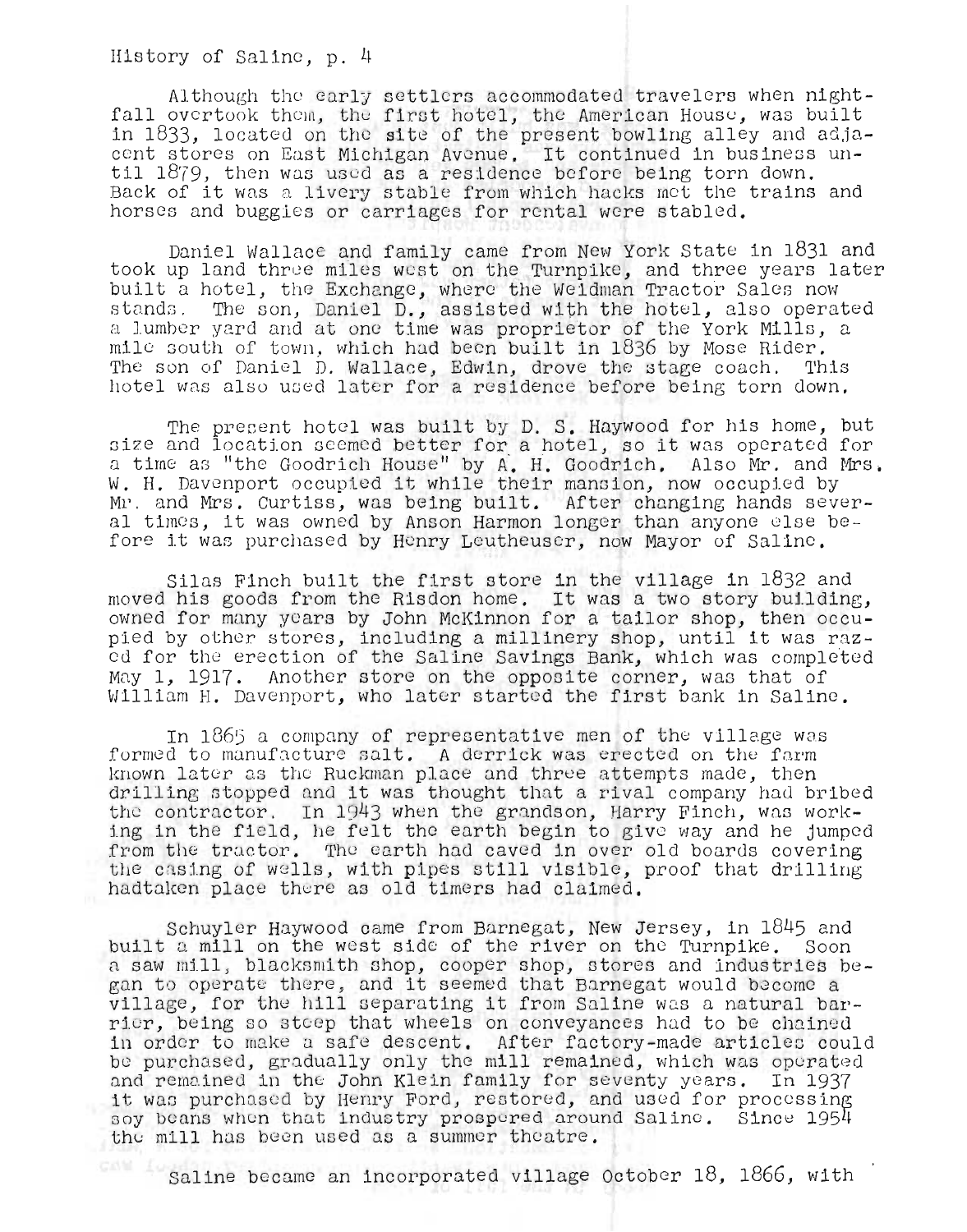Charles Howe Wallace, son of the pioneer hotel owner, as president for the first six years. The soft side

The stage coach was replaced by a railroad from Ypsilanti to Hillsdale, which was completed as far as Saline in 1870, when round trip rides to Ypsilanti were given on the Fourth of July. The junction at Pittsfield allowed transfer to north and south bound trains, so travel in any direction was then *pessible*, also freight shipments faster. A spur of the Detroit to Jackson electric line was built from Ypoilanti in 1899 and free rides for everyone celebrated the event. With a two hour schedule, this enabled Saline people to shop and attend concerts and the theatre, and also allowed many to commute to attend the Normal or Cleary College, who would not otherwise have been able to do so.

There was entertainment in pioneer days, not as we know it, but enjoyable nevertheless. Strange as it may seem, the cemetery, which was called Oakwood, was a gathering place on Sunday afternoons, where villagers congregated at the graves of loved ones and exchanged neighborhood news. The Fourth of July was always celebrated, with a parade, often games or dancing, and always closed with fireworks.

The observance July 4, 1840, was described by Silas Mead who later married Harriette Risdon, in a letter to his sister in Connc cticut. He dcocrlbed a program in the Baptist Church with Orange necticut. He described a program in the Baptist church with Orange.<br>Risdon as orator of the day, then a parade on the principal street, after which they had a bountiful dinner served at two long tables alter which they had a bountliul dinner served at two long tables<br>set in the street, and they had "all the variety that the country could afford. All was decorated with flowers. The ladies soon appropriated them to their bright bosoms. There was good tea and coffee, but no liquor was allowed to sparkle upon the board." After this thirteen toasts were given by leading citizens; that delivered by the president of the day, Orange Risdon, Esquire, is as appropriby the president of the day, Orange Risdon, Esquire, is as appropr:<br>ate today as it was then. He said, "The United States of America, ate today as it was then. He said, "The United States of America,<br>the greatest country of the world. May she still continue to shine in light, knowledge and liberty with the same increasing refulgence that she has shown from infancy to the present time." A display of fireworks concluded the celebration.

The Centennial was observed too, and a description was recorded in an interview with the late George Barr. July 4, 1876, found the village of Saline a four corner village but its patriotism and enthus iasm unequalled. First there was a parade led by the village band in uniform, riding in their new band wagon drawn by two teams of white horses. The band wagon was an elegant affair, made in the shop of Schairer Bros.: it was in the form of a serpent, the driver's seat at the head and seats for the band on the coils of the body. The sides were carved to represent scales and it had been decorated and gilded by the painter Fred Corden. The band was followed by veterans of the Grand Army of the Republic, carrying their "Wiltsie post" flag with 36 stars. In the afternoon a dance was held on an outdoor pavillion, which was followed by fireworks in the evening.

Saline had been increasing in size and population, and considerable business was transacted here. As all article of cotton, wool, wood and iron were hand made, there were shops and stores of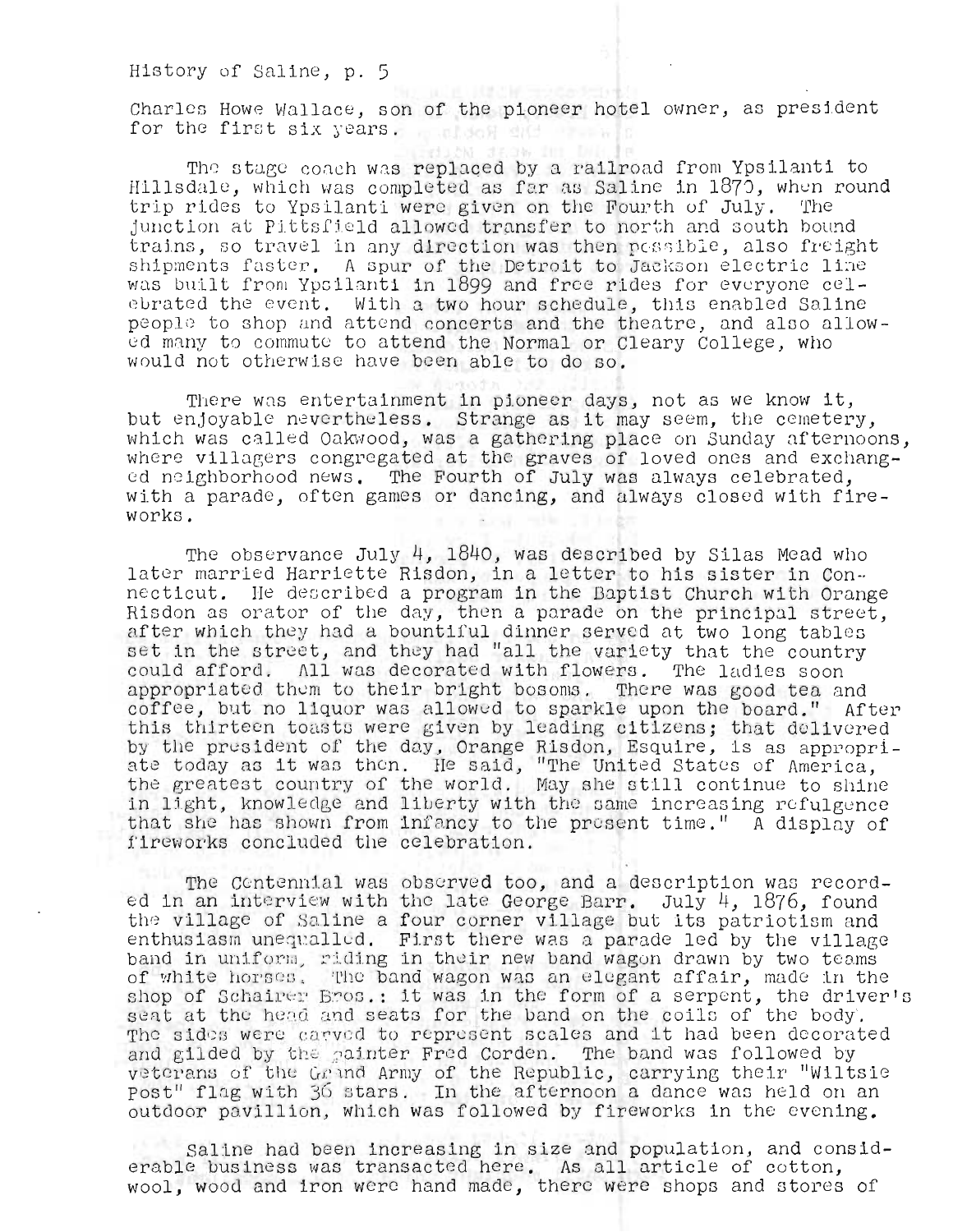all kinds, even a hairdresser with a window display of wigs and switches. The Schairer Bros., John, George & Aaron, made fine<br>buggies and carriages where the Robison and Johnson Co. and adjoining gas station now stand on West Michigan; a foundry made windmills and farm implements where St. Paul's Church is located, and the large Helber Tannery is now the Sellen and Collins property. A newspaper had been started in 1870, but was not successful or in steady publication until George Nissly became the editor in  $1880$ . then owner, and it has continued through the years as the Saline Observer under different ownerships.

On May 21, 1881, a disastrous fire destroyed the entire block of stores and Shops from the Methodist Church to the alley by the present Uphaus Bldg. Since all buildings were of wood, the efforts of the bucket brigAde were futile and the entire town was *fot* a while in danger. Gradually the stores were rebuilt of brick and have changed little in appearance since thnt time. In 1887 the Wallace Block, which had the Opera House on the second floor and stores below, (including the post office now) was erected by Edwin Wallace, the former stage coach driver who had also been sheriff of Washtenaw County.

William H. Davenport, who had become a prosperous business man, recognized the need for adequate fire protection, so while on a business trip to New York City, he purchased three pieces of equipment, including an engine pumped by hand, and cisterna were dug to contain water piped from nearby roofs.

The dairy industry in the rich farming area around Saline was started in 1902 when E. A. Hauser built the Saline Creamery, the building purchased a few years ago by the Universal Die and Mfg. Co. Mr. Hauser also founded and owned the Telephone Co. and it remained in the family of his sister, Mrs. Ella Henne, with his nephew as manager, after whose death it was sold to the present operators, the General Telephone Company, in 1940.

Aside from those connected with church activities, the first club in the area wes known as the Farmer's Club, composed of farmers and wives from Saline and neighboring townships. Their Constitution stated its purpose as follows: "The object of this association shall be the improvement of its members pertaining to the farm, garden and hous ehold, and for its intellectual advancement and social improvement." Many well known names appeared on its membership roll, including Henry Platt and the parents of the late Joseph Warner.

The Masonic Lodge had been organized in Saline in 1861, and the Order of the Eastern Star was founded in 1902 in the home of Dr. and Mrs. J. B. Wallace. The Library Association began in 1900 and one of its founders, Mrs. Fannie Unterkircher was also instrumental in organizing the Saline Wornans Club. NoW Saline has other organizations for service, instruction and entertainment, including the Rotary, Chamber of Commerce, J. C. C. and its Auxiliary, the American Legion and Auxiliary, and the Child Study Club.

Saline's first electric lights were turned on July 25, 1907, the franchise stating that lights would be turned on a half hour after sundown and burn until midnight unless it was moonlight,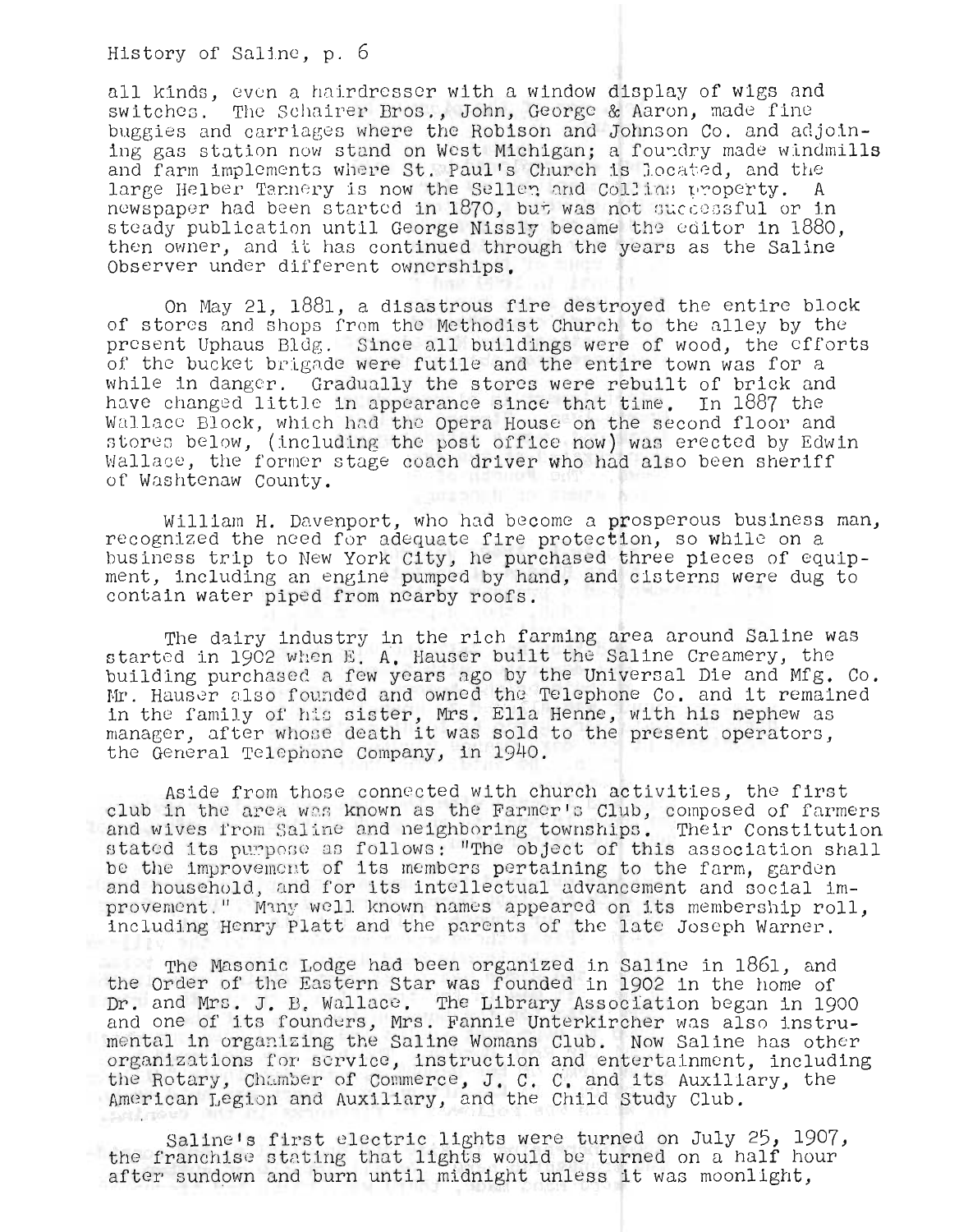but stores and homes could use them all night. Water works and a sewer system were installed during the administration of Frank Rose as village president between 1912 and 1916.

Saline village had been platted before the boundaries of the townships had been established, so the village included a small part townships had been established, so the village included a small providence of the solution of the solution of of houl, rittsfield and fork cownships, and it was necessary for<br>voters to travel some distance to cast their ballots. To remove this inconvenience and to furnish other advantages, Saline became a fifth class city in 1931.

The youth of today can hardly envision the crude manner in which well known articles were produced or the hardships that the pioneers took as a matter of course. Yet they were cheerful, happy people. Living was simple, times were good, and when wages in-<br>creased to a dollar a day, with wearing apparel and food at correscreased to a dollar a day, with wearing apparel and food at corres-<br>ponding prices, everyone seemed prosperous. The qualities exemplified by the pioneers in founding Saline are preserved today by many of their descendants who are prominent in the business and social life of the community.

Saline has kept pace with other communities in modern improvements and utilities. Changes have taken place gradually, until now Saline has all the conveniences of a city, while retaining the spaciousness and ne ighborliness of a village.

#### Editor's Note:

After Mrs. Collins finished reading the foregoing paper to the Washtenaw Historical Society, she called on Mrs. Julia A. Catey to join her in informal reminiscence of old times and residents of Saline. Mrs. Catey has summarized their dialogue in the following paragraphs.

○ 32% 日報

# Outstanding Personalities of Former Days in Saline

## Julia A. Catey

WILLIAM H. DAVENPORT was born in Genessee County, New York, October 22, 1826. His parents were Beverly and Gertrude (Foster) Davenport, natives of New York, who settled in Washtenaw County in 1827, locating at the "Grove", now within the city limits of Ypsilanti. Mr. Davenport's father lived but a few years after entering this county, and his remains were interred in the old cemetery at Ypsilanti. William H. subsequently removed to Saline, and when 12 years of age entered the employ of C. Vanhusan, as clerk. He was employed in mercantile pursuits for several years, and in February, 1851, entered into copartnership with H. J. Miller. They opened a<br>"general store", and continued in business two years. Mr. Davenport then purchased Mr. Miller's interest.

In  $1863$  64 he built the three story Citizens Bank Building. The third floor was used by the Masonic Lodge. On the first floor he kept a general store. Day books recorded every item bought or sold from a paper of pins or a spool of thread to butter, eggs, and wool.